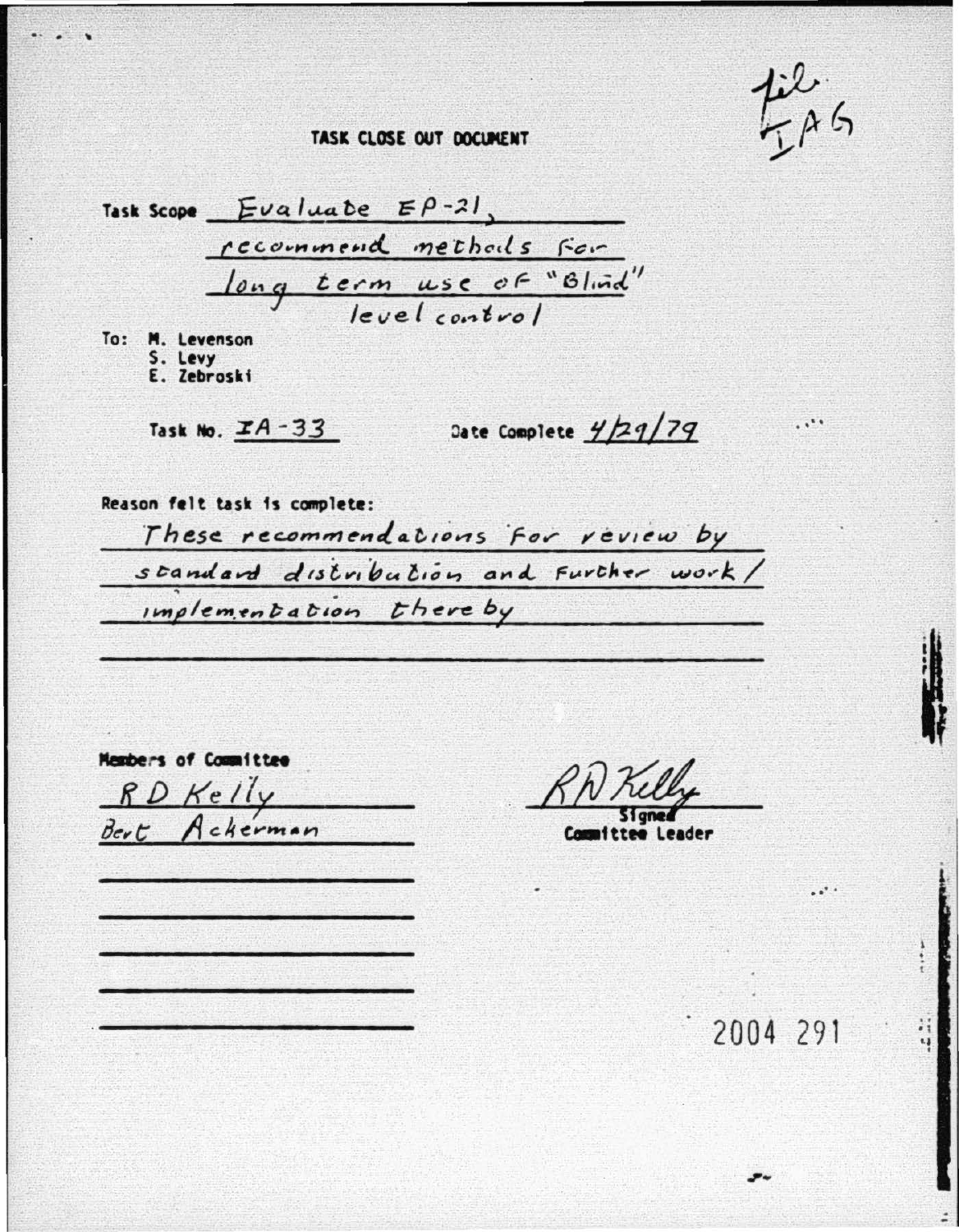$2004292$ 

 $\ddot{\cdot}$ 

## PERIODIC RECALTBRATION OF PRESSURIZER LEVEL CALCULATION

Attachment 1 of EP-21 shows a method for inferring the pressuriser level from known quantities such as:

1. Makeup tank level

75 G.T

- 2. Additions to makeup tank
- 3. Heating/cooling expansion/contraction of the RCS and pressuriser **BASSOS**
- 4. System outleakage

The procedure should be reasonably accurate at short time intervals. However, there are several sources of error which will integrate to large values over a period of time.

- 1. Error in metering makeup tank additions.
- 2. Error (due to inappropriate temperature ranges) due to the fixed constant multipliers on the expansion/contraction terms.
- 3. Changes in the estimated system outlaskage rate.

The second such error can be corrected algebraically via appropriate changes in the constants and adjustments in the initial conditions. by taking full range values of densities at the range (begin and end) temperatures. As we showed on Friday, the rate of change of pressuriser level with temperature is not constant at 2"/OF but ranges down to ~1.2"/OF at low temperatures. (This systematic error will cause underestimation of the pressuriser level as the system cools down) I would be strongly in favor of using charts in the long term or equation adjusting by Tech Support people to account for this source of arror.

The remaining two sources of error are not adjustable without some sort of recalibration testing. If reliable alternate level instrumentation can be established, this recalibration testing will not be required. However, the experience prior to loss of normal level indication has indicated only marginal accuracy of such alternate instruments, and occasional recalibration of the actual level may be highly desirable (at least to gain increased confidence with the alternate instrumentation).

## Methods considered for recalibration

The intent of the recalibration methods is to determine the makeup tank level as the pressuriser level crosses a known point. We have considered 3 separate physical phenomena which will indicate when the level passes a given point.